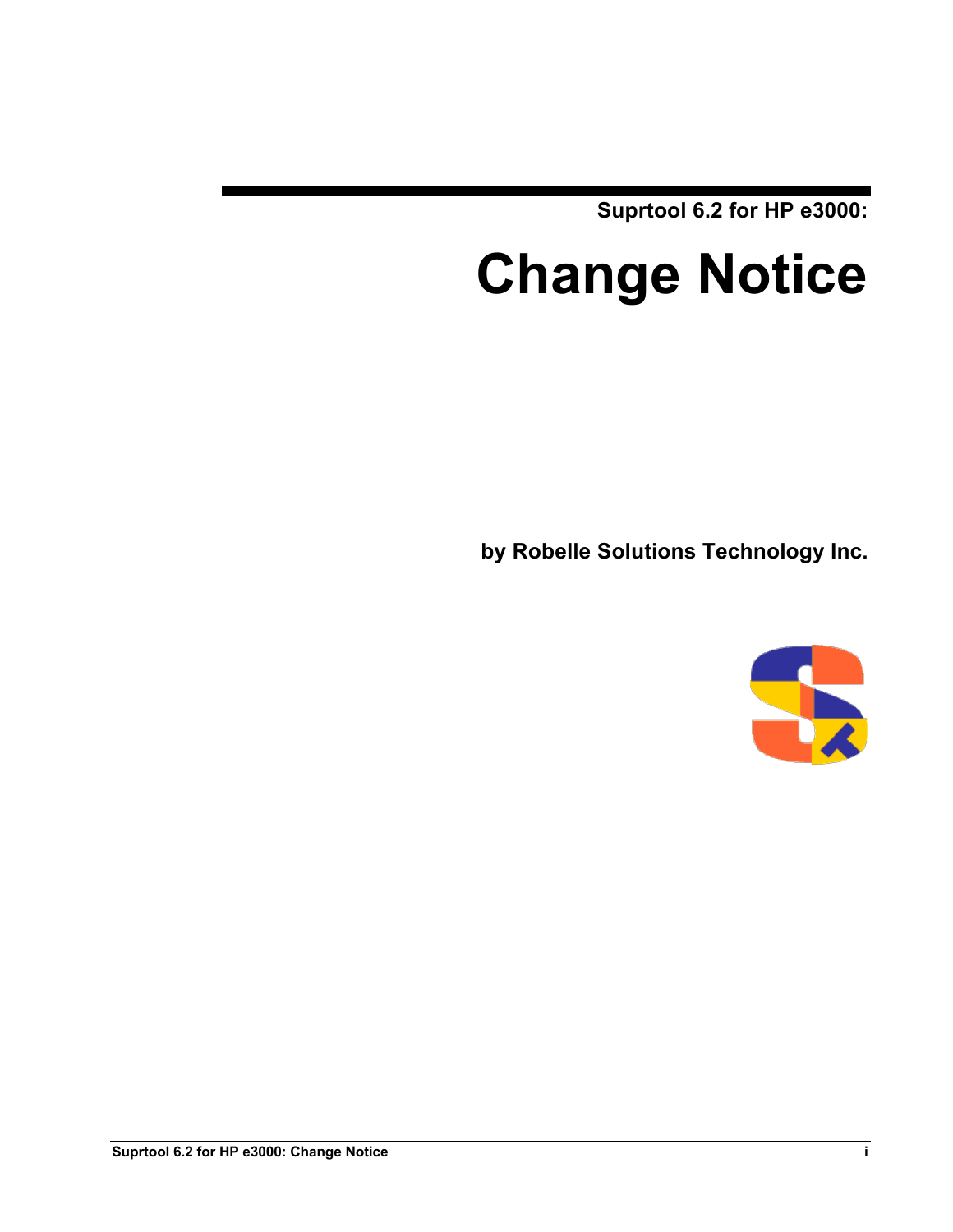Program and manual copyright © 1981-2020 Robelle Solutions Technology Inc.

Permission is granted to reprint this document (but not for profit), provided that copyright notice is given.

Qedit and Suprtool are trademarks of Robelle Solutions Technology Inc. Oracle is a trademark of Oracle Corporation, Redwood City, California, USA. Other product and company names mentioned herein may be the trademarks of their respective owners.



Robelle Solutions Technology Inc. Suite 372, 7360 137 Street Surrey, BC Canada V3W 1A3

Phone: 604.501.2001 Support: 289.480.1060

E-mail: sales@robelle.com E-mail: support@robelle.com Web: www.robelle.com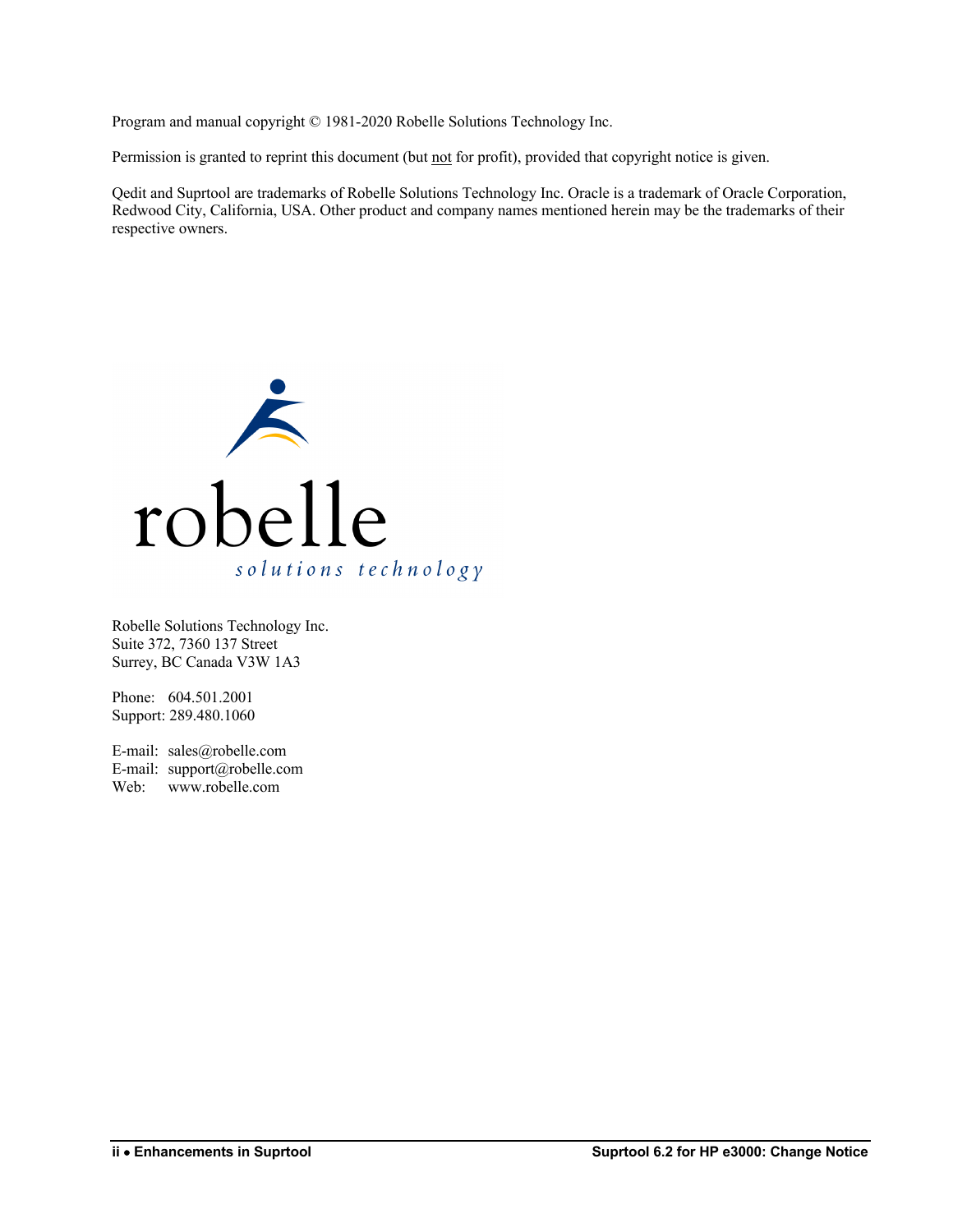# **Contents**

#### **Table of Contents**

#### **Introducing Suprtool Version 6.2**

#### **Installation**

#### **Enhancements in Version 6.2**

#### **Enhancements in Version 6.1.10**

#### **Enhancements in Version 6.1**

 $5\overline{)}$ 

8

 $\overline{9}$ 

 $11$ 

16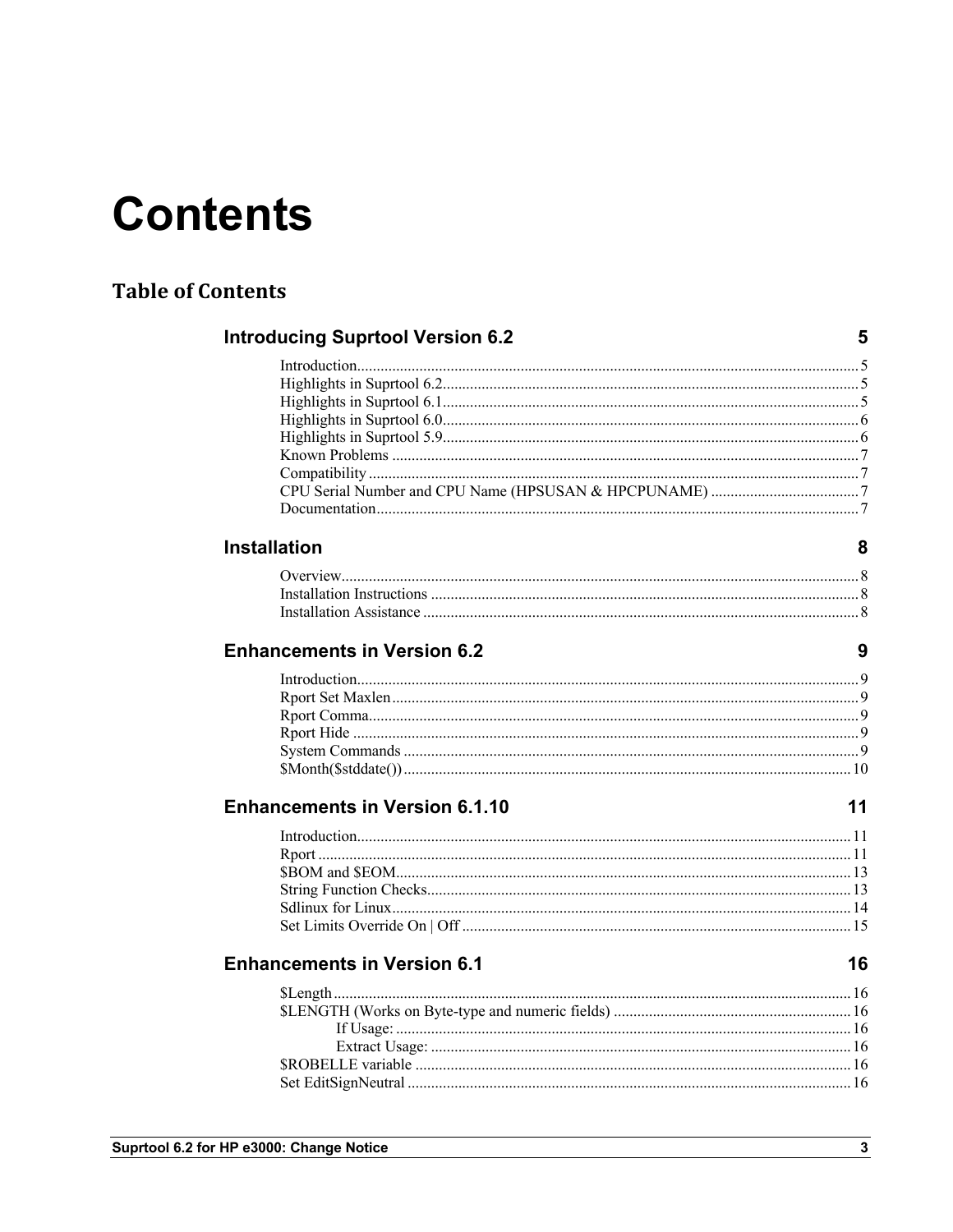| <b>STEXPORT</b> |  |
|-----------------|--|
| SUPRI INK       |  |

#### **Enhancements in Version 6.0**

| <b>icements in Version 6.0</b> |    |
|--------------------------------|----|
|                                |    |
|                                |    |
|                                |    |
|                                |    |
|                                |    |
|                                |    |
|                                |    |
|                                |    |
|                                |    |
|                                |    |
|                                |    |
|                                |    |
|                                |    |
|                                | つつ |
|                                |    |

#### **Bugs Fixed**

24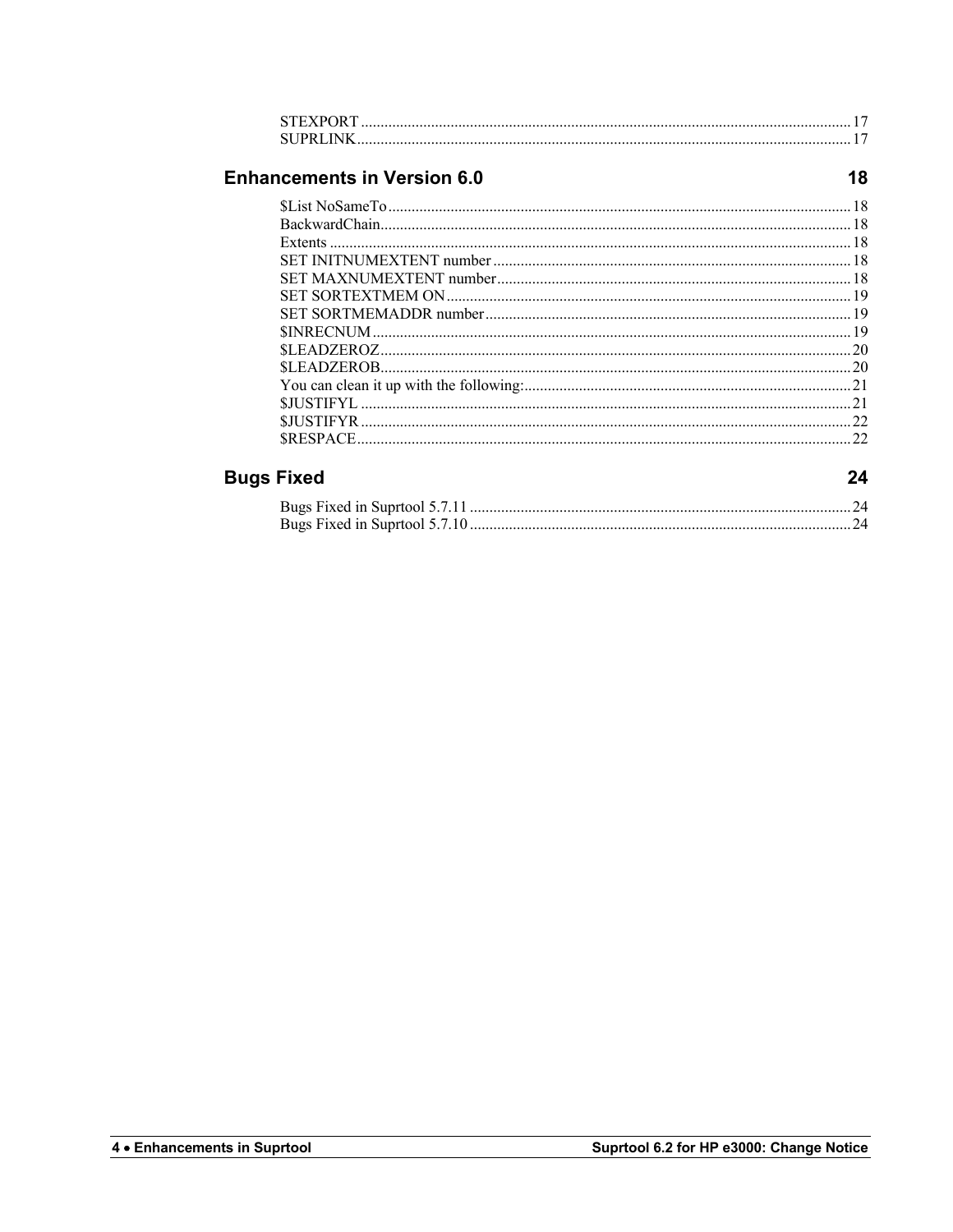# **Introducing Suprtool Version 6.2**

## **Introduction**

Suprtool provides fast access to your data on the HP e3000. With Suprtool, you can perform many necessary DP functions easily, with just a few simple commands. At Robelle we are constantly working on your enhancement requests so that we can include them every year when we release an updated version of Suprtool.

# **Highlights in Suprtool 6.2**

- Rport has a new command called Hide which is intended to not report on a field in an SD file.
- Rport has a new command called Comma, which will place appropriate commas in an ascii field that was converted from a numeric field.
- There is a new setting in RPORT that is called set maxlen on, which calculates the maximum size that a field can be, including commas and dollar signs.
- Suprtool/Open now defaults to /bin/bash when a users shell is not found in the user information.
- The \$eom/\$bom function wouldn't work properly when \$stddate was nested in a \$month function and the to month had 31 days.
- Sdlinux version is available for Linux to convert the .sd file for use on Linux is now available on Linux. You can now directly copy a data file and sdfile from HP-UX and convert it for use on Linux.
- Two new sub-functions of \$BOM and \$EOM are now available in the \$stddate and \$month functions. The \$BOM function returns the starting day of the month and the \$EOM returns the last date of the month for a given month.
- String functions in Suprtool now have better length and bounds checking of the 4095-byte string limit.
- Rport a new simple report writer has been added to the Suprtool suite of products.
- Set Limits Override has been added to the Suprtool for MPE version. (6.1.01)

# **Highlights in Suprtool 6.1**

• Suprtool has a new function called \$length that will return a double integer value of the length of a byte and/or numeric field.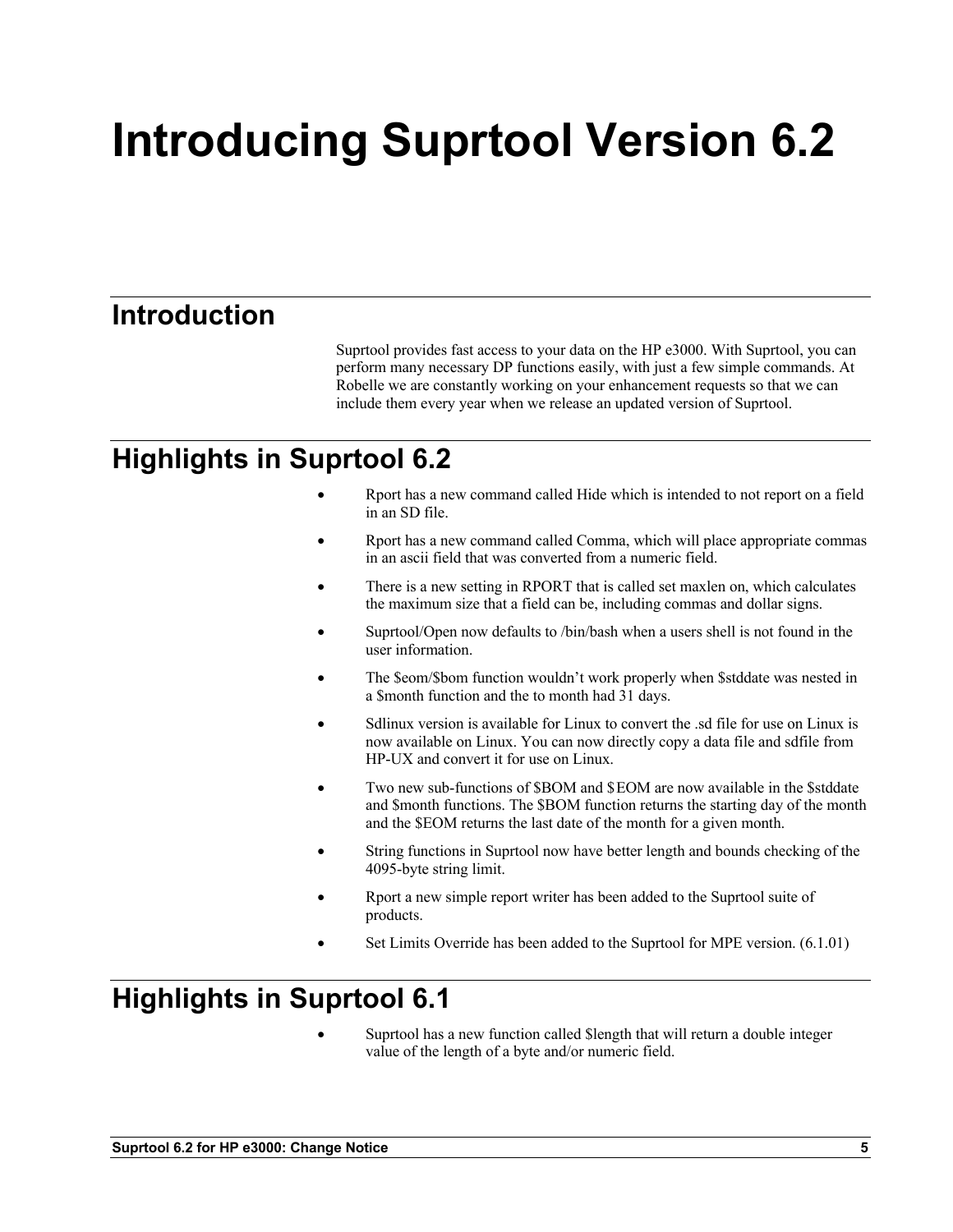- Suprtool has a new option called Set EditSignNeutral which tells the \$edit function to treat Neutral zoned and packed fields to be positive and treated as such by the \$edit function.
- Suprlink now supports 8192 bytes on both the input file and the link file.
- Suprlink now supports 16384 bytes on the output file in Suprlink
- Stexport now supports 8192 bytes on both the input file and output files.

# **Highlights in Suprtool 6.0**

- The List command now has a NOSAMETO option to turn off the SAMETO feature.
- Set Backwardchain On, will cause the Chain command to do a backward chained read.
- Suprtool has some new Set Commands such as, InitNumExtent, MaxNumExtent, SortExtMem and SortMemAddr, which can be used to reduce the number of Extents used in some files and internal sort files.
- STExport has a new set command called Set Excel Leadzero On which tells the Excel command to add leading zeroes to the fields specified in the Excel Preserve command.
- Suprtool has a new function available to the if/extract commands called \$inrecnum, which expects a double integer result.
- Suprtool has a new function called \$leadzeroz, which will add leading zeroes to a display field and will optionally justify the field.
- Suprtool has a four new string handling functions, specifically, \$justifyl, \$justifyr, \$leadzerob and \$respace.

# **Highlights in Suprtool 5.9**

- A new \$month function in the if / extract option allows you to add or subtract a number of months from a given date.
- STExport has a new command called Excel command which allows you to format a field in a format that allows leading zeroes or spaces to be preserved.
- A new option called JSON will output SD data in Java Script Object Notation.
- Suprtools new banner would show the incorrect day and day of week in certain circumstances. This was cosmetic only.
- Suprtool previously may have found "bad" records in jumbo master datasets under certain conditions.
- Suprtool/Open now has the option to read MySQL databases. We are looking for feedback on where to take this feature.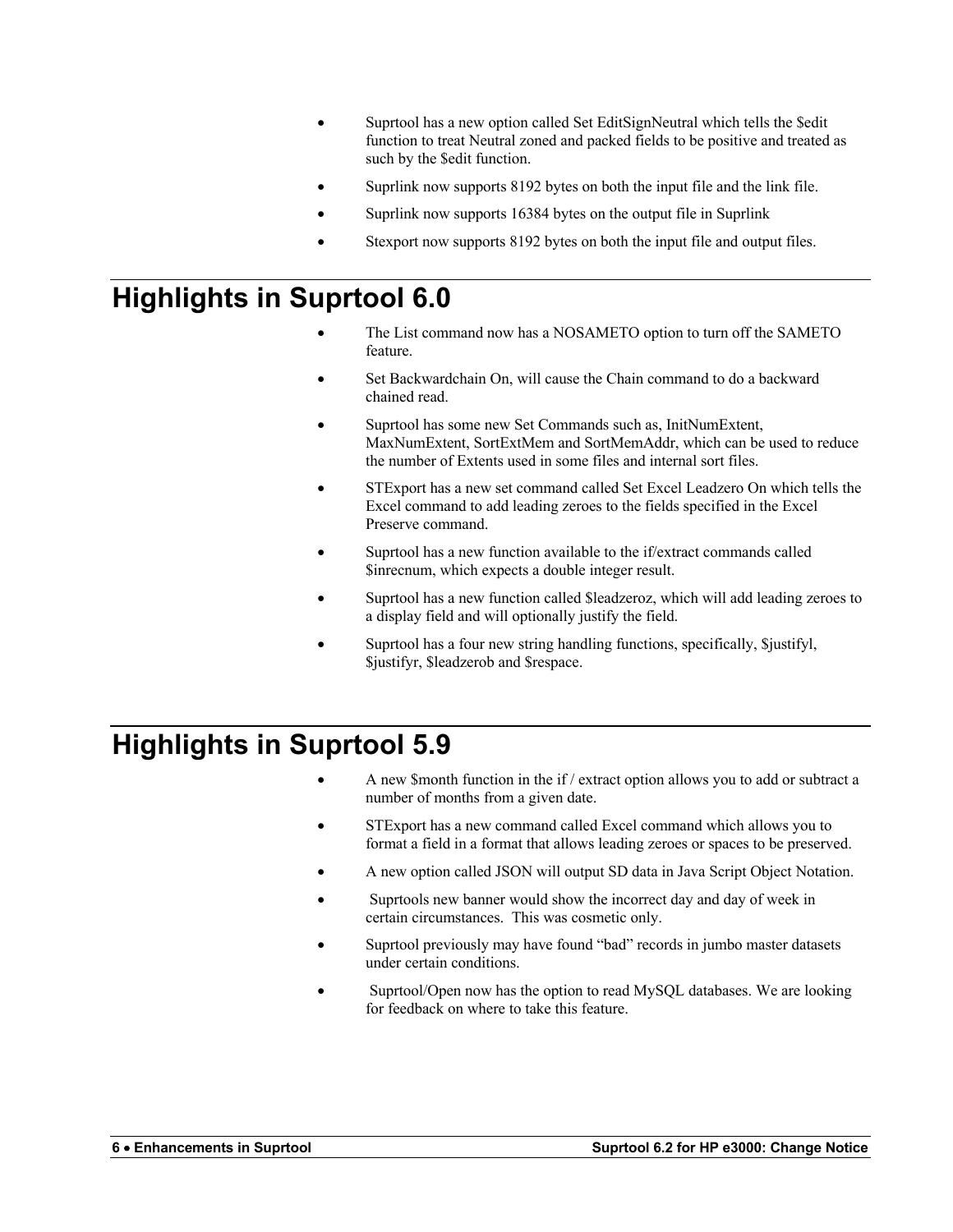### **Known Problems**

Set Itemlock does not work in one particular case.

## **Compatibility**

Suprtool/iX is compatible with MPE V, MPE XL, and MPE/iX, including MPE/iX 6.5, 7.0 and MPE/iX 7.5.

Suprtools default prefetch value has been changed from 2 to zero.

Ksam64 files were not assumed to be Self-describing like CM KSAM and KSAMXL files when it was the input file and had labels.

A warning will print if a non-regular SD file is loaded into a Table with the data option.

An error will print if an extract command attempts to reference data when loaded from table that in turn was loaded when using a non-regular SD file, such as KSAM/XL, KSAM64 and CM KSAM.

## **CPU Serial Number and CPU Name (HPSUSAN & HPCPUNAME)**

Suprtool and its associated products run only on CPUs whose serial numbers have been encoded ("showvar hpsusan" on MPE/iX). They also may be encoded with your HPCPUNAME values. If it fails to run and you get an "invalid HPCPUNAME" or "invalid HPSUSAN" error message, contact Robelle for assistance.

#### **Documentation**

The user manual contains the full description of all the Suprtool suite of products including Dbedit, Suprlink, STExport and Suprtool2, as well as usage tips and commands for each. The manuals are up to date with all the latest changes. To see only the changes in the latest version, see the "What's New" section of the manual, or see the change notice.

You can download our manuals and change notices in various formats, and you can order printed (hardcopy) manuals from our web site at:

http://www.robelle.com/library/manuals/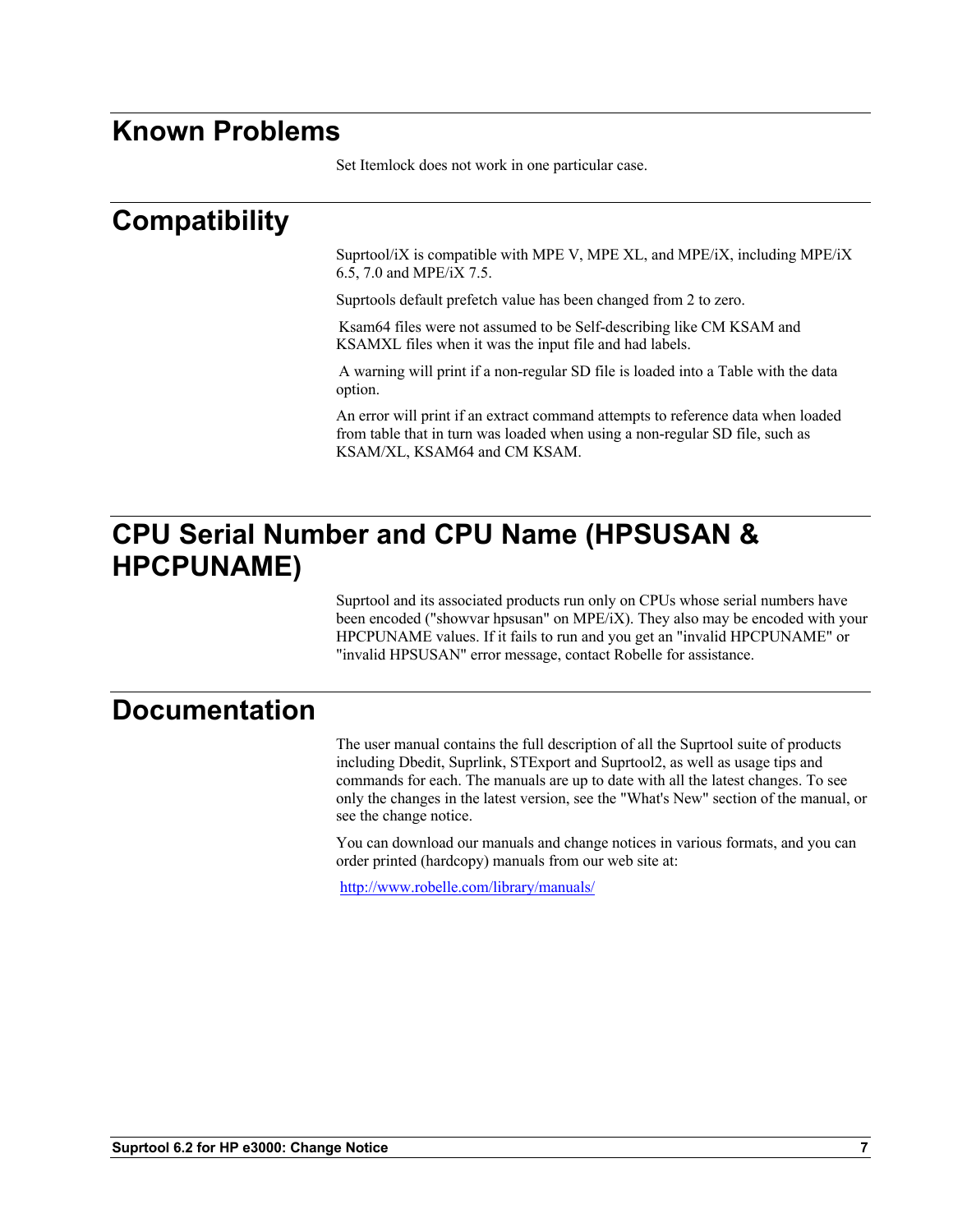# **Installation**

## **Overview**

We have two types of Installations, Tape and Download. We provide links to the Installation instructions on our web site for each type of Install.

### **Installation Instructions**

All Robelle software is installed via download from our website. If you downloaded the Suprtool production release from our web site, then the instructions can be found here for the ftp download method:

http://www.robelle.com/downloads/install-stprod-ftp.html

and here for the WRQ download method:

http://www.robelle.com/downloads/install-stprod-wrq.html

#### **Installation Assistance**

If you have any questions about the upgrade process or run into any problems, please call us. Technical support is available on weekdays from 8 a.m. to 4 p.m. Pacific time at  $289.480.1060$  or you can e-mail your question to  $\frac{\text{support}(a) \text{rolelle.com}}{\text{output}(a)}$ .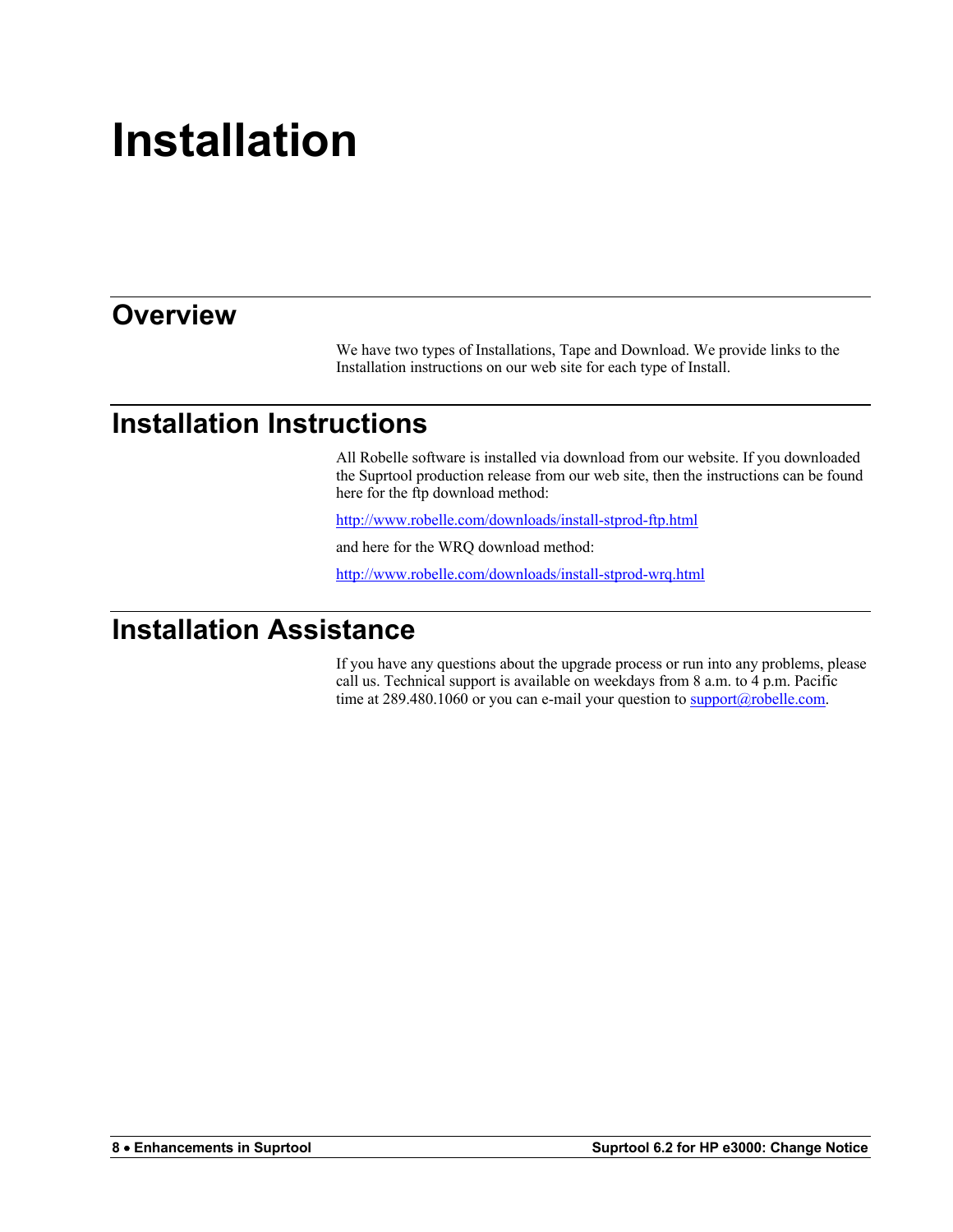# **Enhancements in Version 6.2**

#### **Introduction**

Suprtool is constantly being updated with new features. The following section describes the new enhancements to Suprtool since Suprtool 6.1.10.

#### **Rport Set Maxlen**

Rport will by default calculate the maximum size of a field, including, commas, decimals and dollar signs. The previous version just took into account, decimals. This is on by default, you can just use the old calculation by adding set maxlen off to your rportmgr file.

#### **Rport Comma**

Rport has a new command called comma, where you can specify a fieldname or list of fieldnames to tell Rport to add commas to a given numeric field, when it is reported on and converted to ascii. The same rules will apply for a given fields subtotal and total field. This command can only be entered after the input command.

#### **Rport Hide**

Rport has a new command called Hide which when given a fieldname will remove that field from the report. The report will be adjusted accordingly and also the Hide command must be entered after the input command.

### **System Commands**

If the user id isn't found or a shell name isn't returned the Open version of Suprtool suite of products will assume a shell of /bin/bash.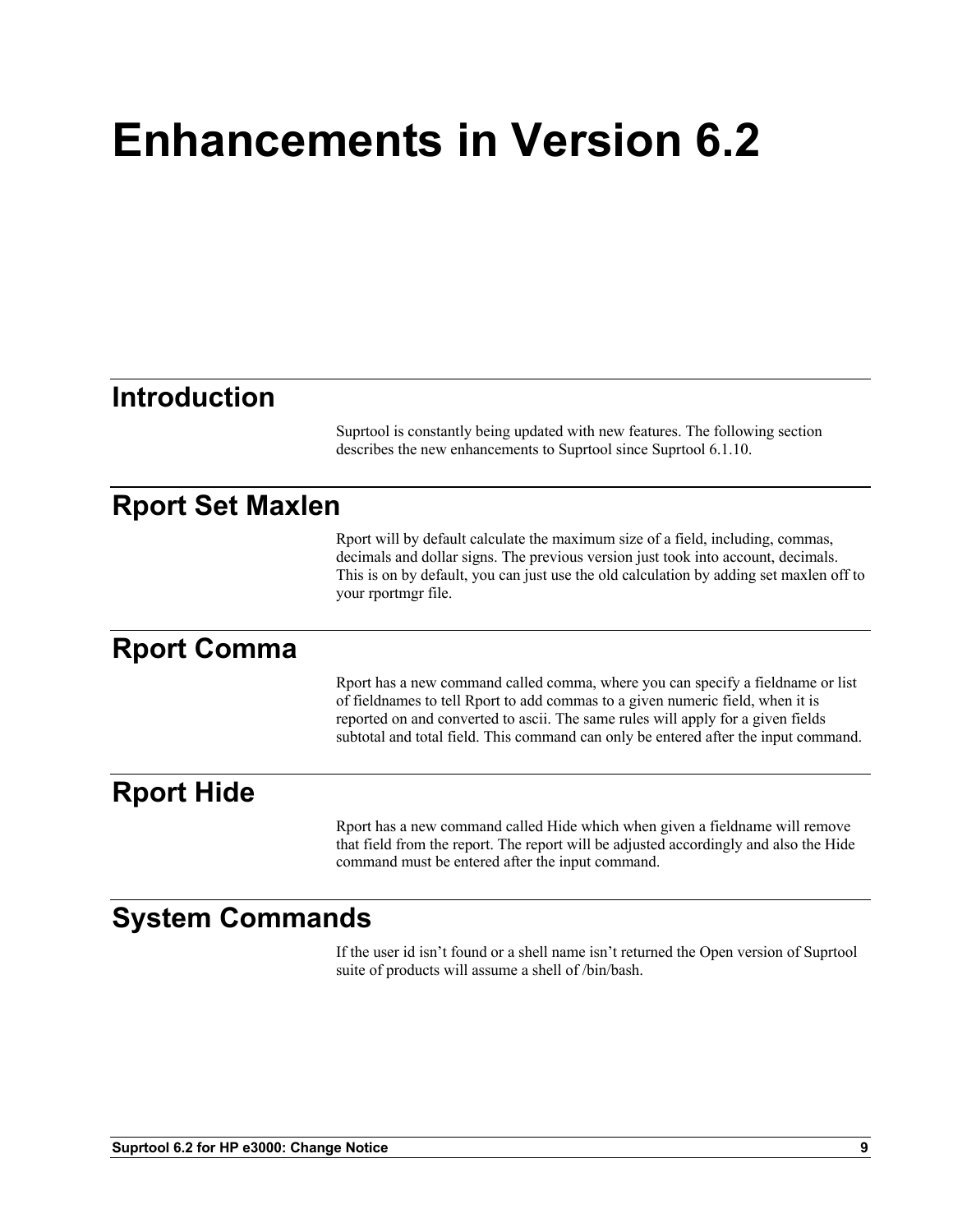# **\$Month(\$stddate())**

The combination of nested \$stddate within \$month would handle months with 31 days incorrectly if the from date was a month with less that 31 days and the to month was a month with 31 days.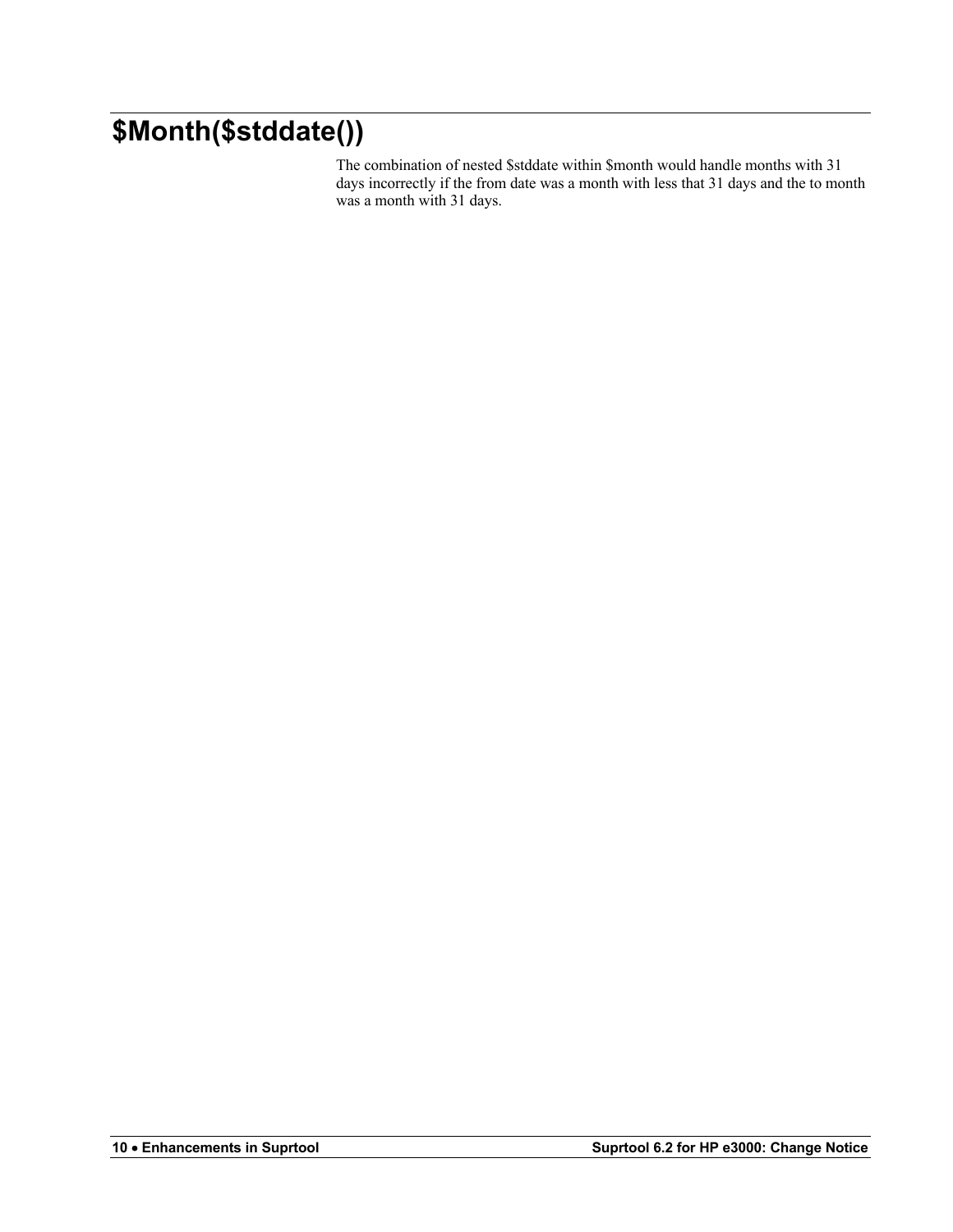# **Enhancements in Version 6.1.10**

### **Introduction**

Suprtool is constantly being updated with new features. The following section describes the new enhancements to Suprtool since Suprtool 6.1

# **Rport**

All versions of Suprtool, MPE, HP-UX (PA-Risc and Itanium), and Suprtool / Open have a new component called Rport, which is a simple report writer.

The code below represents one of the more complicated reports and shows some of the attributes that you can control. Rport works off of self-describing files and is available on MPE, HP-UX (PA-Risc and Itanium) and on all Linux platforms that Suprtool/Open runs on.

The Title command divides the lines into quadrants, primarily, left, center and right and two lines are supported. The heading column option prints the Heading information specified in each column. You can also specify Heading Fieldnames, where Rport will divide the field name into each column, and you can do your own layout for each Heading Line:

| head 1 Add " CharIntege  | Double        | Packed | Packed* | Ouad"  |
|--------------------------|---------------|--------|---------|--------|
| head 1 Add " IdLogica    | DblLog Zoned" |        |         |        |
| head 2 add "Field Field  | Field         | Field  | Field   | Field" |
| head 2 add " Field Field | Field Field"  |        |         |        |

The Size command tells Rport the maximum size of the column for the data. By default, Rport picks the maximum size that a field will be when converted to Ascii, as shown in the following table:

| <b>Field Format</b> | <b>Output Size</b> |
|---------------------|--------------------|
| I1, J1              | 6 bytes            |
| I2, J2              | 11 bytes           |
| I3, J3              | 16 bytes           |
| I4, J4              | 20 bytes           |
| K1                  | 5 bytes            |
| K <sub>2</sub>      | 10 bytes           |
| E2                  | 12 bytes           |
| E4                  | 23 bytes           |
| R2                  | 12 bytes           |
|                     |                    |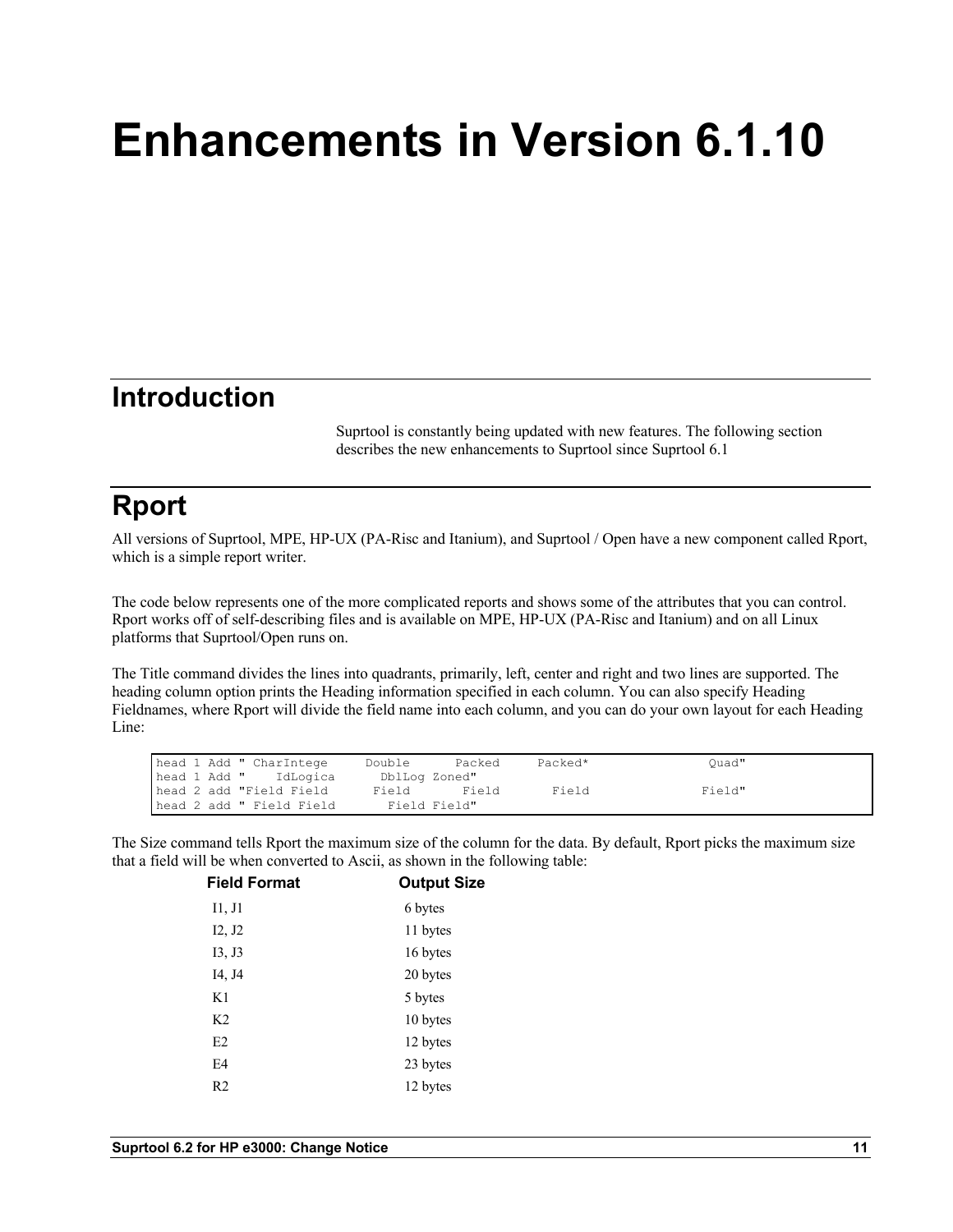| Z <sub>n</sub> | $n+1$ bytes |
|----------------|-------------|
| P <sub>n</sub> | $n$ bytes   |

The integer specified beside the fieldname is the length for the field to use for the report. If the data overflows the field will be filled with asterisks. The Subtotal and Total commands are pretty self-explanatory.

| in file1.rporttst                                                           |
|-----------------------------------------------------------------------------|
| title line 1 left RPNAME "SampReport"                                       |
| title line 1 center RPCOMPANY "Robelle Solutions"                           |
| title line 1 right rppageno tag "Page No : "                                |
| title line 2 left rpdate tag "Date : "                                      |
| title line 2 right rpruntime tag "Run Time : "                              |
| head 1 col "Char"                                                           |
| head 2 col "Field"                                                          |
| head 1 col "Integer"                                                        |
| head 2 col "Field"                                                          |
| head 1 col "Double"                                                         |
| head 2 col "Field"                                                          |
| head 1 col "Packed"                                                         |
| head 2 col "Field"                                                          |
| head 1 col "Packed*"                                                        |
| head 2 col "Field"                                                          |
| head 1 col "Quad"                                                           |
| head 2 col "Field"                                                          |
| head 1 col "Id"                                                             |
| head 2 col "Field"                                                          |
| head 1 col "Logical"                                                        |
| head 2 col "Field"                                                          |
| head 1 col "DblLog"                                                         |
| head 2 col "Field"                                                          |
| head 1 col "Zoned"                                                          |
| head 2 col "Field"                                                          |
| size int-field 8                                                            |
| size dbl-field 8                                                            |
| size packed-field 7                                                         |
| size packed*-field 7                                                        |
| size quad-field 7                                                           |
| size logical-field 7                                                        |
| size dbllog-field 7                                                         |
| size zoned-field 8                                                          |
| subtotal int-field dbl-field packed-field packed*-field quad-field id-field |
| subtotal logical-field dbllog-field zoned-field                             |
| total int-field dbl-field packed-field packed*-field quad-field id-field    |
| total logical-field dbllog-field zoned-field                                |
| out REPORT01                                                                |
| xeq                                                                         |

The above code creates the following report. The report shows that it can handle most data types (the field names are the data types) and provides a simple layout and automatically aligns the subtotals and the total lines. The subtotaling works off the sorted field, (in this case char-field) and prints a subtotal line each time the char-field changes.

| SampReport |                 | Robelle Solutions |                            |                | Page No : 1 |             |         |                  |        |
|------------|-----------------|-------------------|----------------------------|----------------|-------------|-------------|---------|------------------|--------|
|            | Date : 20191024 |                   |                            |                |             |             |         | Run Time : 12:45 |        |
| Char       | Integer         | Double            |                            | Packed Packed* | Ouad        | Id          | Logical | DblLog           | Zoned  |
| Field      | Field           | Field             | Field                      | Field          |             | Field Field | Field   | Field            | Field  |
| 11111      | 11.11           |                   | $111.11 + 111.11 + 111.11$ |                | 111.11      |             | 11.11   | 111.11           | 111.11 |
|            | 11.11           | 111.11            | $+111.11 +111.11$          |                | 111.11      |             | 11.11   | 111.11           | 111.11 |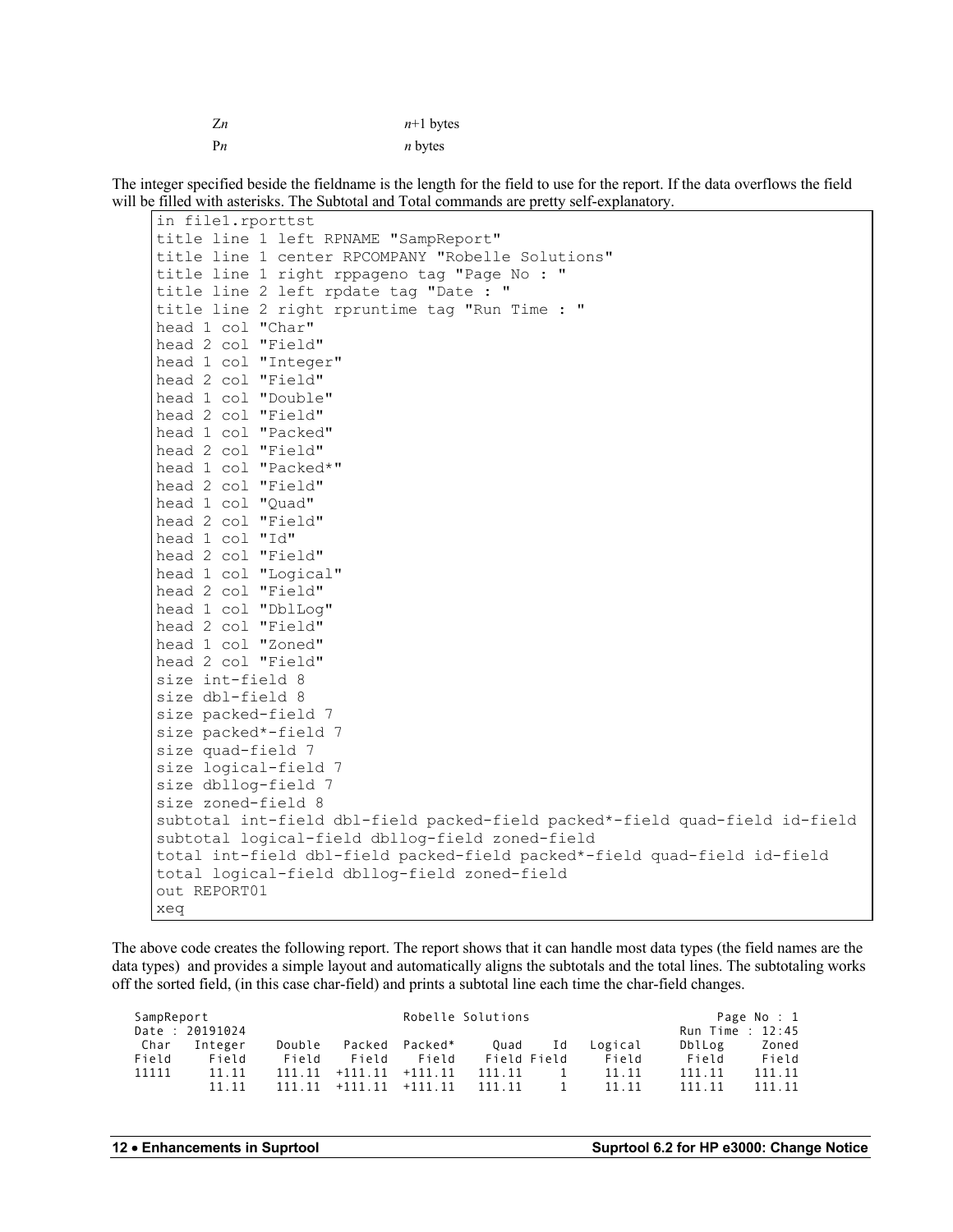| 22222 | 22.22  | 222.22  | $+222.22$           | $+222.22$  | 222.22  |    | 22.22  | 222.22  | 222.22  |
|-------|--------|---------|---------------------|------------|---------|----|--------|---------|---------|
| 22222 | 22.22  | 222.22  | $+222.22$           | $+222.22$  | 222.22  |    | 22.22  | 222.22  | 222.22  |
|       | 44.44  | 444.44  | $+444.44$           | $+444.44$  | 444.44  |    | 44.44  | 444.44  | 444.44  |
| 33333 | 33.33  | 333.33  | $+333.33$           | $+333.33$  | 333.33  |    | 33.33  | 333.33  | 333.33  |
| 33333 | 33.33  | 333.33  | $+333.33$           | $+333.33$  | 333.33  |    | 33.33  | 333.33  | 333.33  |
| 33333 | 33.33  | 333.33  | $+333.33$           | $+333.33$  | 333.33  | 3  | 33.33  | 333.33  | 333.33  |
|       | 99.99  | 999.99  | $+999.99$           | $+999.99$  | 999.99  | 6  | 99.99  | 999.99  | 999.99  |
| 44444 | 44.44  | 444.44  | $+444.44$           | $+444.44$  | 444.44  |    | 44.44  | 444.44  | 444.44  |
| 44444 | 44.44  | 444.44  | $+444.44$           | $+444.44$  | 444.44  | 2  | 44.44  | 444.44  | 444.44  |
| 44444 | 44.44  | 444.44  | $+444.44$           | $+444.44$  | 444.44  | 3  | 44.44  | 444.44  | 444.44  |
| 44444 | 44.44  | 444.44  | $+444.44$           | $+444.44$  | 444.44  | 4  | 44.44  | 444.44  | 444.44  |
|       | 177.76 | 1777.76 | $+1777.76$          | $+1777.76$ | 1777.76 | 10 | 177.76 | 1777.76 | 1777.76 |
| 55555 | 55.55  | 555.55  | $+555.55$           | $+555.55$  | 555.55  |    | 55.55  | 555.55  | 555.55  |
| 55555 | 55.55  | 555.55  | $+555.55$           | $+555.55$  | 555.55  |    | 55.55  | 555.55  | 555.55  |
| 55555 | 55.55  | 555.55  | $+555.55$           | $+555.55$  | 555.55  | 3  | 55.55  | 555.55  | 555.55  |
| 55555 | 55.55  | 555.55  | $+555.55$           | $+555.55$  | 555.55  | 4  | 55.55  | 555.55  | 555.55  |
| 55555 | 55.55  | 555.55  | $+555.55$           | $+555.55$  | 555.55  | 5  | 55.55  | 555.55  | 555.55  |
|       | 277.75 | 2777.75 | $+2777.75$ +2777.75 |            | 2777.75 | 15 | 277.75 | 2777.75 | 2777.75 |
|       | 611.05 | 6111.05 | $+6111.05 +6111.05$ |            | 6111.05 | 35 | 611.05 | 6111.05 | 6111.05 |
|       |        |         |                     |            |         |    |        |         |         |

#### **\$BOM and \$EOM**

Suprtool has two new subfunctions called \$BOM and \$EOM which are now available in the \$stddate and \$month functions. The \$bom returns the beginning of the month date, "01" and the \$eom, returns the end of the month for the given date.

For Example, the \$stddate function will return the converted curdate, with either the beginning of the month for the day or the end of the month for the given curdate.

```
in file131
item curdate, date, ddmmyyyy
ext curdate
ext curbom=$stddate(curdate,$bom)
ext cureom=$stddate(curdate,$eom)
```
You can also use \$stddate to convert a date that is already in ccyymmdd format to the beginning of the month or the end of the month respectively.

You can also use \$bom and \$eom as part of the \$month function even if the date is not in ccyymmdd format.

```
Item curdate, date, ddmmyyyy
ext curdate
ext curbom=$month($stddate(curdate),+6,$bom)
ext cureom=$month($stddate(curdate),+6,$eom)
```
### **String Function Checks**

Some of the String functions in Suprtool did not have proper length checks in place to insure that an overflow wouldn't occur for specific functions. The length for most string fields to be checked is 4095 bytes. Suprtool will now throw a more generalized error of:

Error: Field in function is greater than 4095 bytes

If a function is longer than the 4095, the field is potentially corrupted and/or truncated.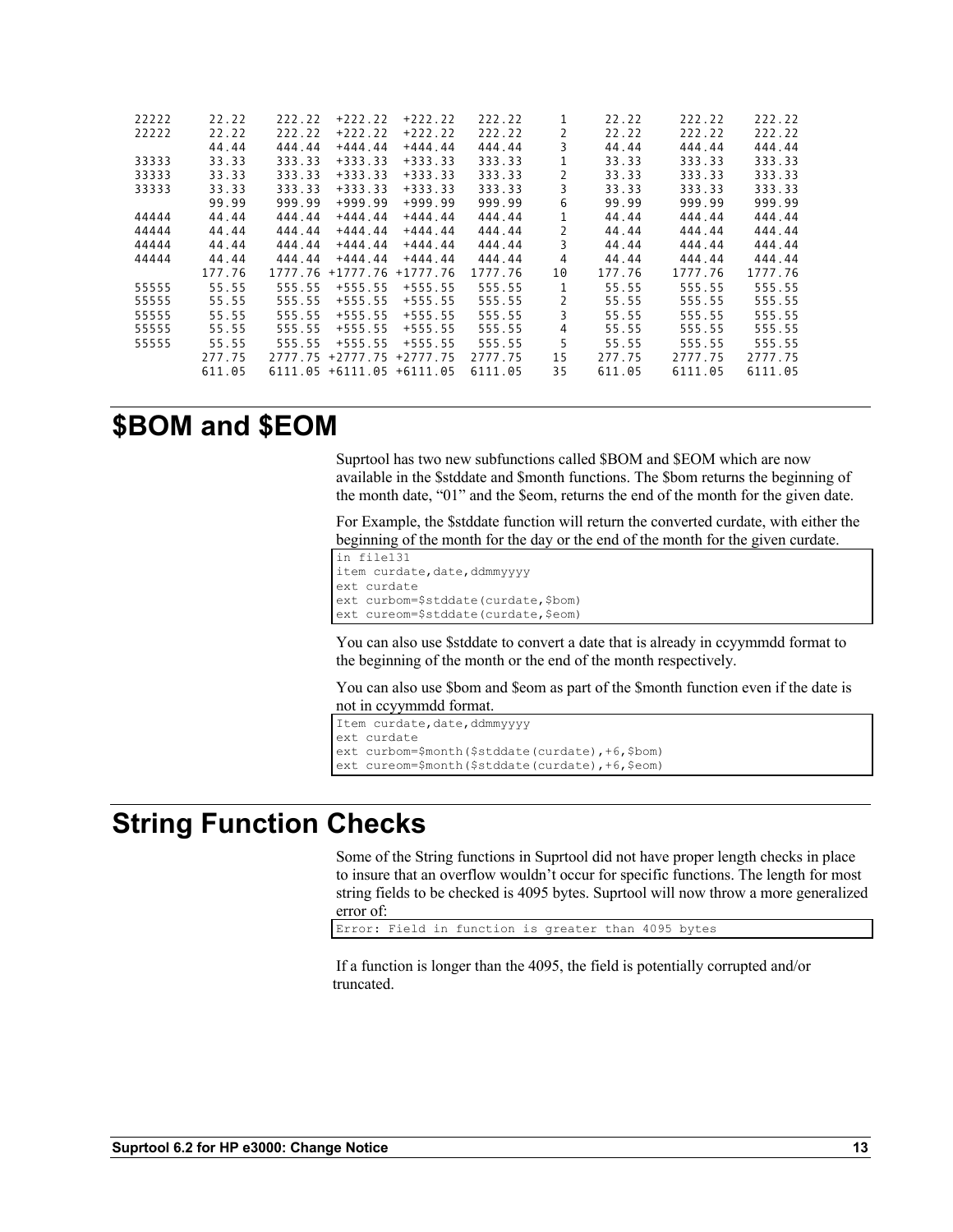# **Sdlinux for Linux**

SDLinux is a utility that will convert the Self-Describing information, such that Suprtool/Open can read the file. Specifically, it is meant to convert the .sd file from an HP-UX system to be read on Linux natively.

Sdlinux, will change the sd version field which tells Suprtool/Open the endianness of the sd file.

| SD Version     | <b>Endianness</b>         | Extended<br>Names |
|----------------|---------------------------|-------------------|
| <b>B.00.00</b> | BIG (HP-UX) LITTLE(LINUX) | NO                |
| <b>B.00.01</b> | BIG (HP-UX) LITTLE(LINUX) | YES               |
| <b>B.00.02</b> | <b>BIG</b>                | N <sub>O</sub>    |
| <b>B.00.03</b> | BIG                       | YES               |

The sdlinux utility has four options, -f, -r, -h and –d. Only one option can be specified at any given time:

| Option | <b>SD</b> Version                                          | Integer Field                                                        |
|--------|------------------------------------------------------------|----------------------------------------------------------------------|
| $-f$   | $B.00.00$ becomes $B.00.02$ and<br>B.00.01 becomes B.00.03 | Any integer/logical field<br>gets flagged as BE.                     |
| -r     | $B.00.02$ becomes $B.00.00$ and<br>B.00.03 becomes B.00.01 | Any integer/logical field<br>gets the Endianness flag<br>turned off. |
| -h     | $B.00.02$ becomes $B.00.00$ and<br>B.00.03 becomes B.00.01 | No effect.                                                           |
| -d     | No effect.                                                 | Any integer/logical field<br>gets the Endianness flag<br>turned off. |

The sdlinux utility gets run with the above options and a filename for an argument as in:

|  | ./sdlinux '-ffilename' |
|--|------------------------|
|  | ./sdlinux '-rfilename' |
|  | ./sdlinux '-hfilename' |
|  | ./sdlinux '-dfilename' |

The filename specified just needs to be the data file name not the sd filename. Regardless, sdlinux will figure out what to do if the .sd extension is in the filename argument.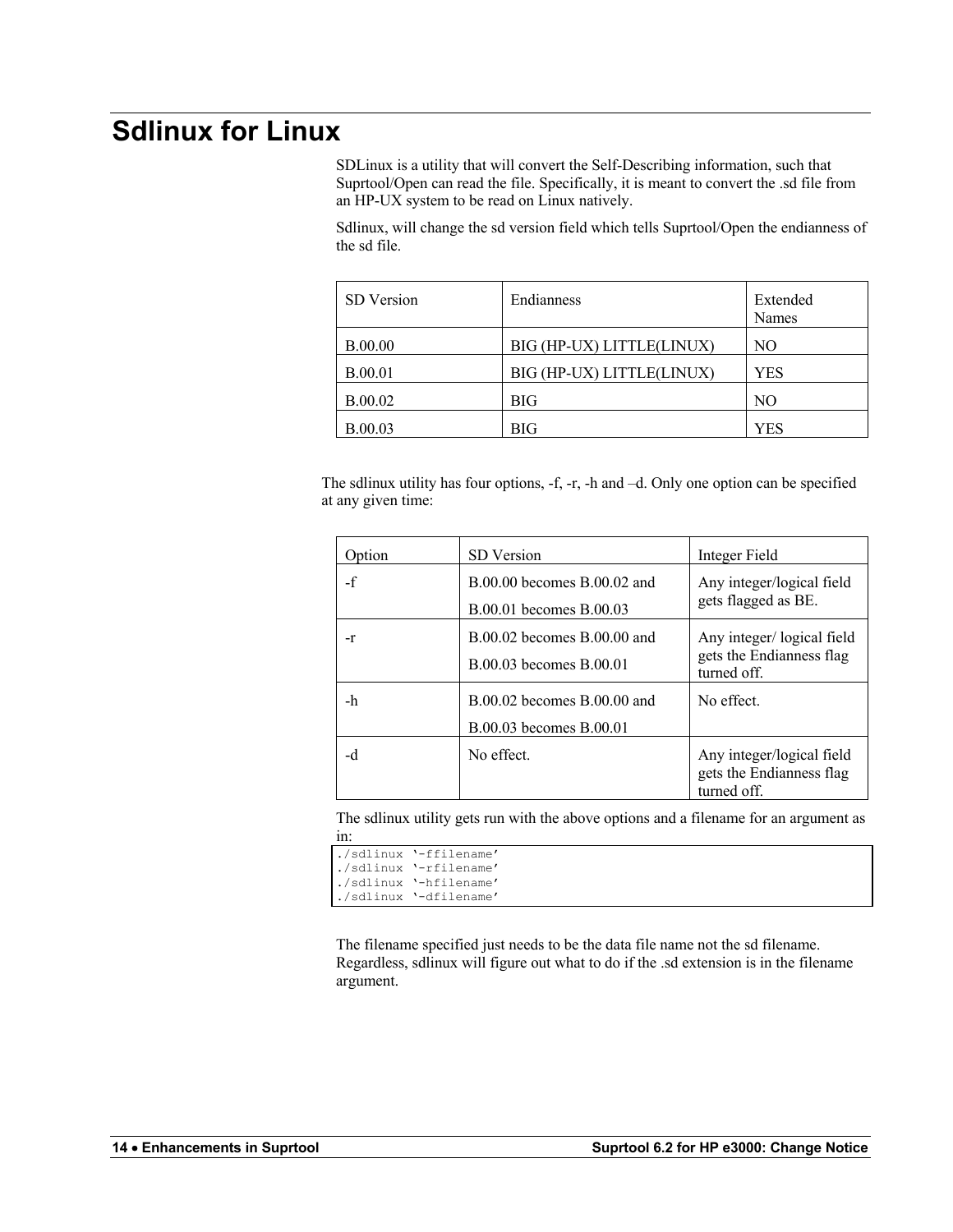# **Set Limits Override On | Off**

Set Limits OverRide tells Suprtool for MPE to ignore any subsequent Set Limits TableSize command. This was added since the new MPE table size is now 2 GB and works well without any limit. It was also added as Suprtool 4.4 and lower did not calculate the Set Limits Tablesize limit properly. So, if a user had Set Limits Tablesize 25, Suprtool would allow for a table greater than that old limit, while the new version of the table would stop with "Table Full" as prescribed by the command.

Overriding the TableSize, allows for customers to set in a global suprmgr file and not have to search thru code to remove the specific command.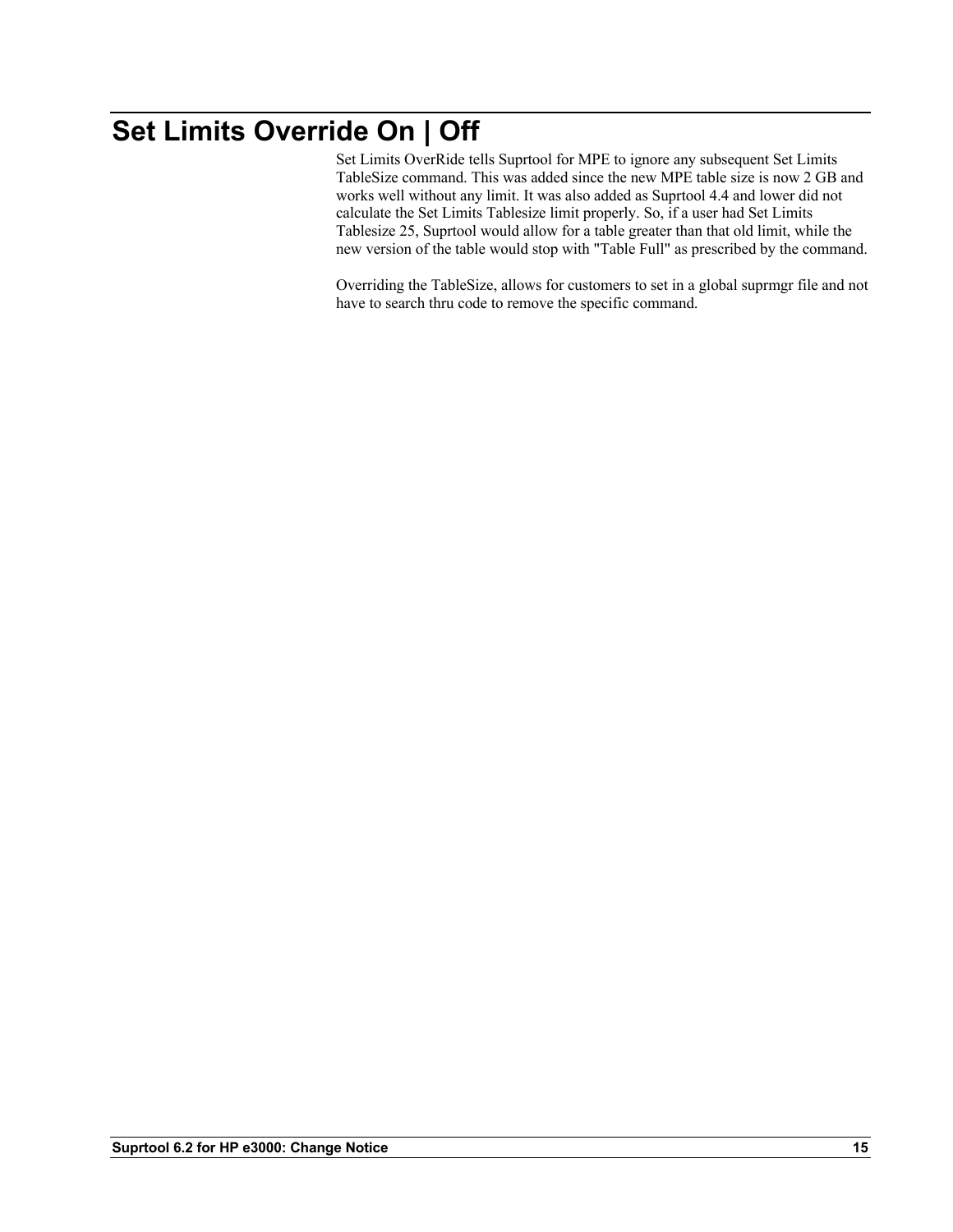# **Enhancements in Version 6.1**

#### **\$Length**

Suprtool has a new function called \$length which returns a double integer number that is the length of a given byte or numeric field. For byte type fields Suprtool starts at the right most byte position to look for any non-space character and calculates the length of the data. For numeric fields Suprtool will convert the number to display and starting on the left will search for any non-zero character to establish the length.

Below is an excerpt from the manual, that describes how it can be used:

### **\$LENGTH (Works on Byte-type and numeric fields)**

Purpose of the \$length function is to return the length of the specified byte field as if the field has had the \$rtrim function applied or the position of the rightmost nonspace character.

#### **If Usage:**

if \$length(NAME) >= 15

#### **Extract Usage:**

```
Define LenField,1,4,double
extract LenField=$length(byte-field)
```
### **\$ROBELLE variable**

The \$ROBELLE variable on HP-UX and Open platforms has been expanded to 55 characters for the \$ROBELLE directory name when you are installing outside of /opt/robelle. You use the \$robelle variable to tell suprtool and all of the programs that come with suprtool where to find where it is installed.

#### **Set EditSignNeutral**

The \$edit function converts data from numeric to byte and applies an edit mask to format the data. Neutral data is not considered to be signed so if you have neutral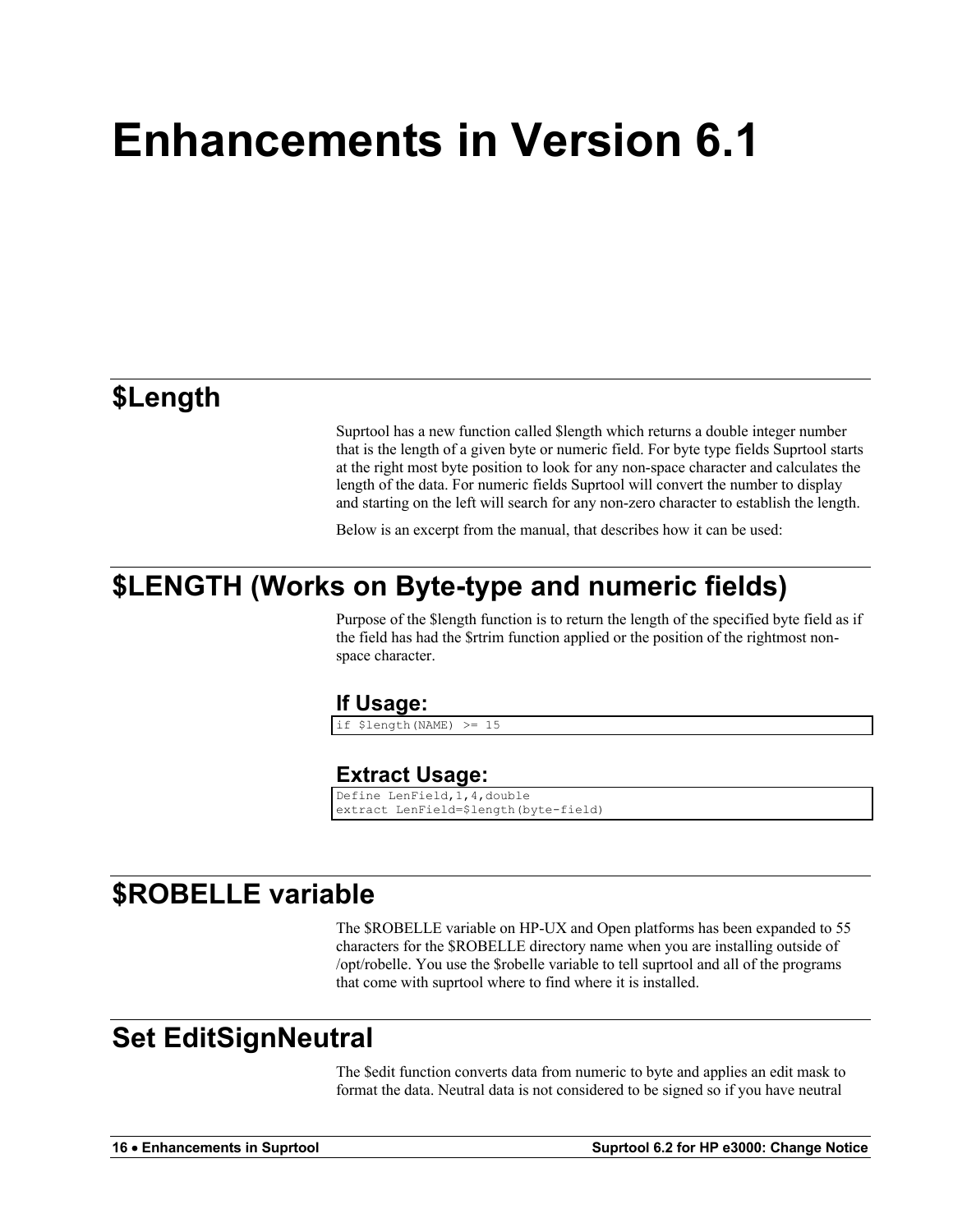data, a positive sign will not be applied to the edit mask. With Set EditSignNeutral turned on, Suprtool will consider the Neutral data to be positive and therefore print out the "+" or "DR", depending on the edit-mask used.

Set EditSignNeutral On

# **STEXPORT**

STExport now supports 8196 bytes on the input, and the output file.

# **SUPRLINK**

Suprlink now supports 8196 bytes on the input file, link file and 16384 bytes on the output file.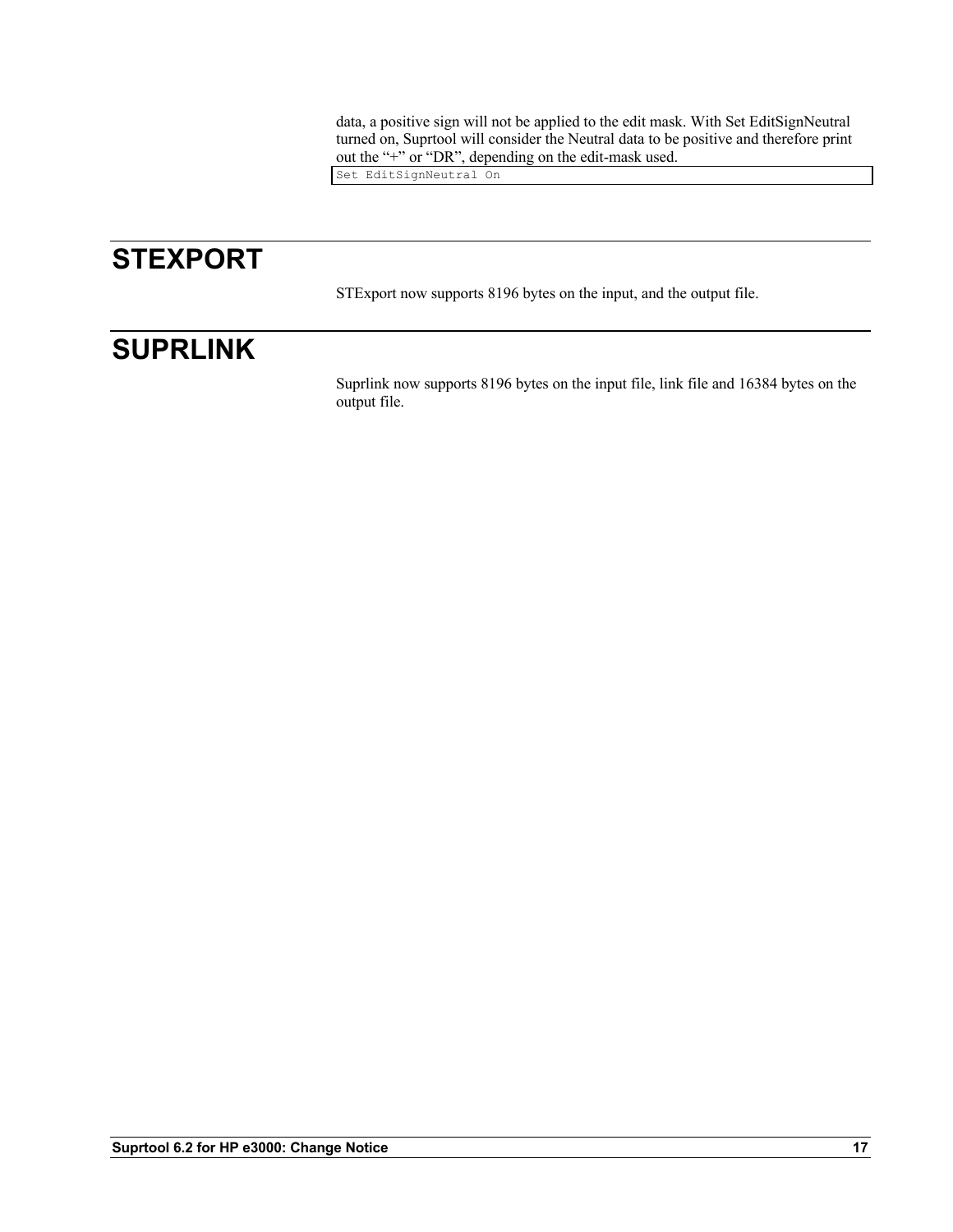# **Enhancements in Version 6.0**

### **\$List NoSameTo**

The List command now has a NOSAMETO option to turn off the SAMETO feature.

#### **BackwardChain**

The Set command, BackWardChain when turned on will tell the Chain command to do a Backward Chained read.

#### **Extents**

Suprtool for MPE, now has features designed to help control and reduce the number of extents used in Output files and some internal files.

## **SET INITNUMEXTENT number**

Set InitNumExtent, when specified with a number between 1 and 32 and will use that number on the creation of the Output file, in the Initial Extents parameter.

This can help with extent allocation depending on your systems disc space and fragmentation. Keep in mind if you set InitNumExtent to 1, and MaxNumExtent is also set to 1, all of the disc space required for the output file will attempt to be allocated at once.

When a value between 1..32 is specified for InitNumExtent, and InitExtents is turned on, the InitExtents flag will be turned off.

# **SET MAXNUMEXTENT number**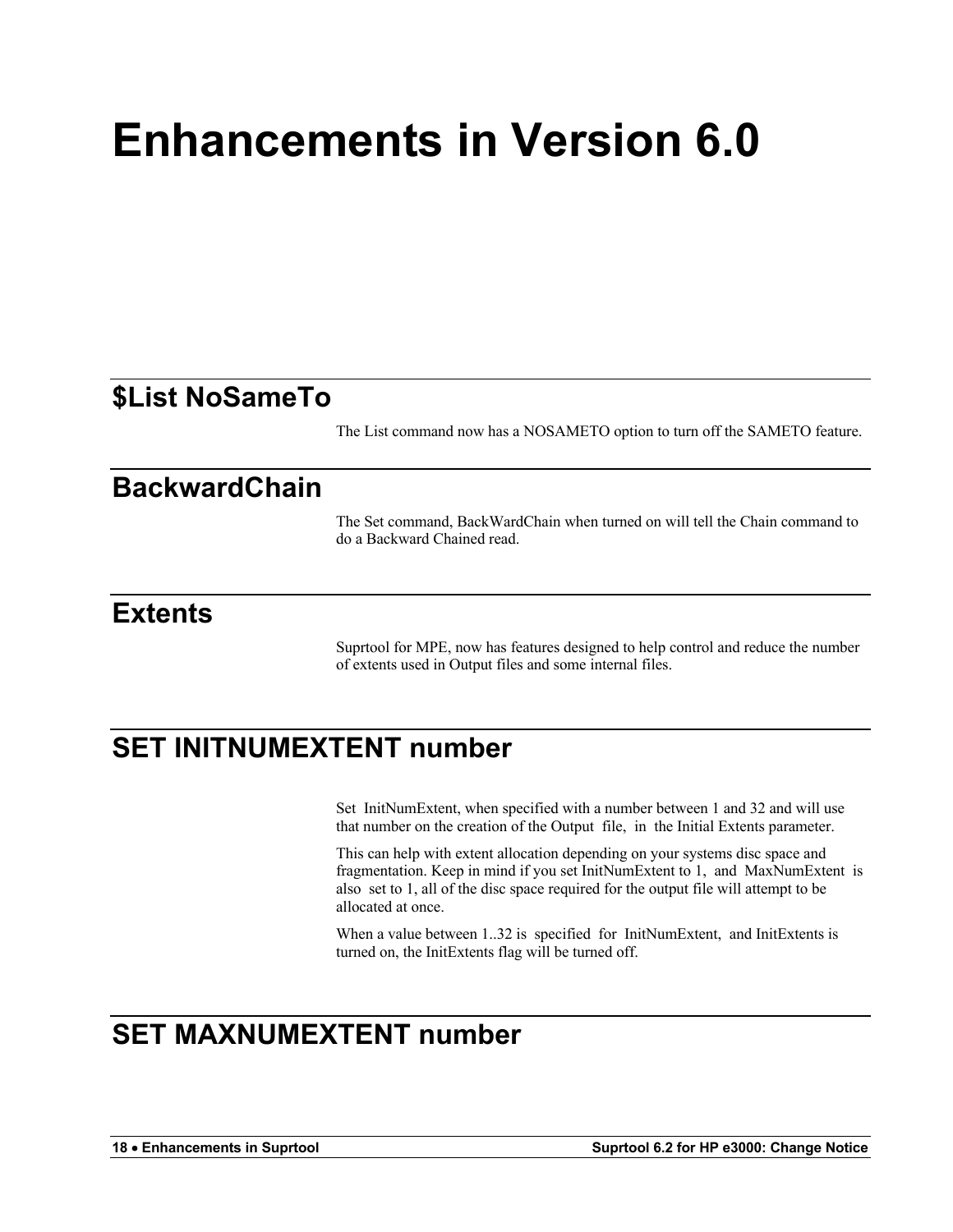Set MaxNumExtent Set MaxNumExtent, when specified with a number between 1 and 32, will use that number on the creation of the Output file.

This can help with extent allocation depending on your system disc space and fragmentation.

Keep in mind if you set InitNumExtent to 1, and MaxNumExtent is also set to 1, all of the disc space required for the output file will attempt to be allocated at once.

It is also important to note that if MaxNumExtent is set to any value between 1..32, and the InitExtents flag is on, the InitExtents flag will be turned off.

## **SET SORTEXTMEM ON**

Set SortExtMem, when turned on reduces some of the space used for memory mapped file used for sorting. The algorithm for the amount of space used is the flimit of the file plus 10 million bytes.

You can increase the adder, by entering a number between 10 million and 2billion with the set SortMemAddr command.

Turning this option on may cause errors indicating that sort overflowed or hit a bounds condition. You can increase the amount of space again by using set SortMemAddr command.

### **SET SORTMEMADDR number**

Set SortMemAddr accepts a number between 10 million and 2billion which will add space to a memory mapped file used during the sort process and is to be used with Set SortExtMem, when it is turned on and the default adder value is not enough to prevent a Bounds condition.

### **\$INRECNUM**

The if / extract commands can now utilize a new function called \$INRECNUM, which allows you to use the input record number in certain tasks. For example, the task below would find record number 11.

```
In somefile
 If $inrecnum=11
```
You can also, utilize the \$inrecnum function in the extract command:

```
In somefile
 Def recnum,1,4,double
 Ext recnum=$inrecnum
```
The \$inrecnum function was designed to find records especially in the instance where duplicate records are in a particular data source and cannot be isolated by any other means.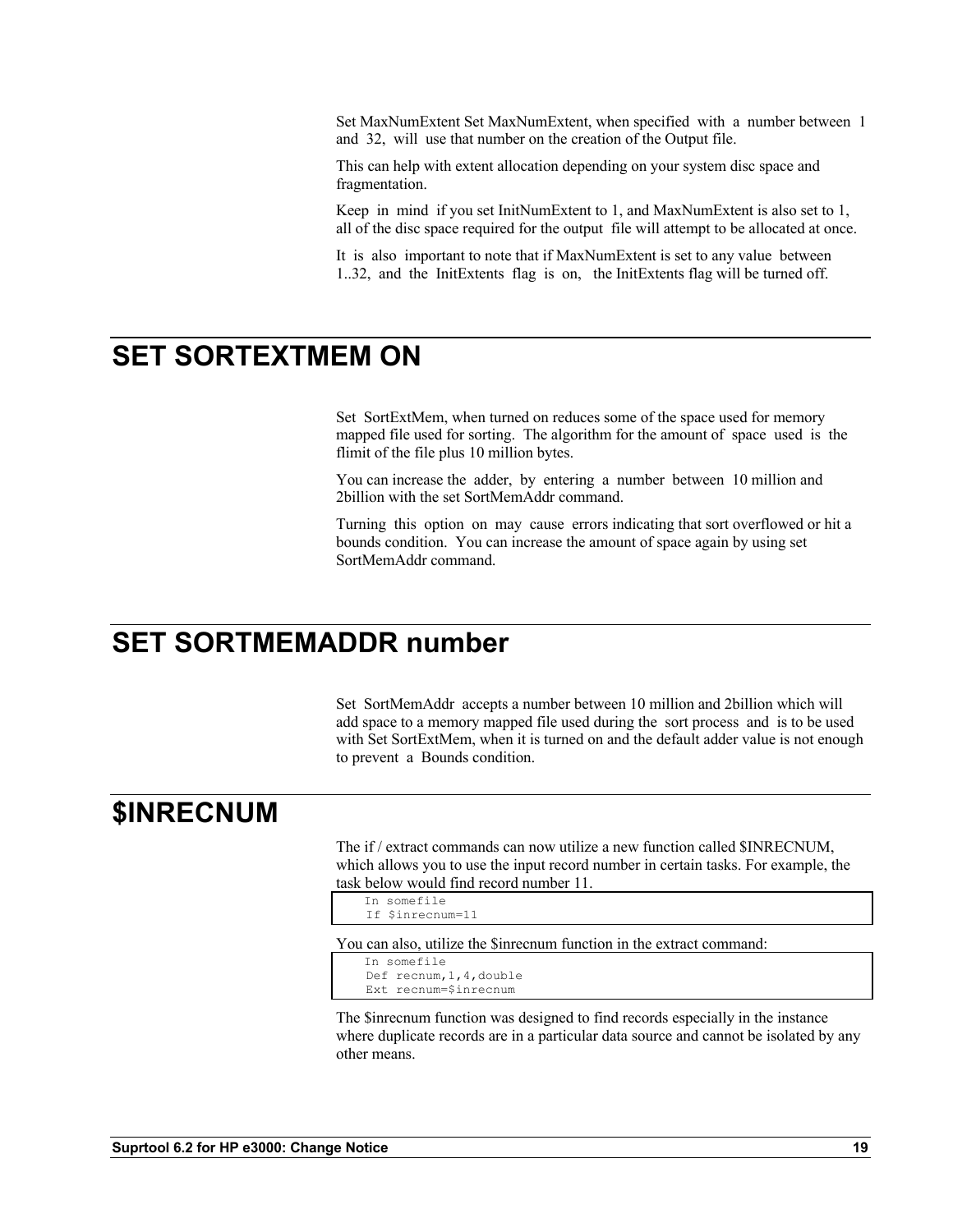# **\$LEADZEROZ**

The if / extract commands can now utilize a new function called \$LEADZEROZ, which allows you to add leading zeroes to a specific display field. This was designed specifically for the extract command and fixing up data but can be used in the if command as well.

\$NUMBER is capable of fixing up numbers, but the new \$LEADZEROZ function is more lightweight and simply adds leading zeroes and has an option to justify right as shown below. The source data looks like this:



#### You can format with the following:

1

```
>IN LEADZERO.SUPRTEST
>DEF A,1,12,DISPLAY
>EXT A=$LEADZEROZ(A,J)
>out *
>xeq
000000000001
000000000002
000000000003
000000000004
000000000005
000000000006
000000000007
000000000008
000000000009
000000000010
00000000012
000000012345
000000000220
IN=13, OUT=13. CPU-Sec=1. Wall-Sec=1.
```
The \$LEADZEROZ function cannot fix issues like commas and decimal places in a display field, this can be handled by the \$number function.

## **\$LEADZEROB**

The if / extract commands can now utilize a new function called \$LEADZEROB, which allows you to add leading zeroes to a specific byte field. This was designed specifically for the extract command and fixing up data but can be used in the if command as well. The data looks like this: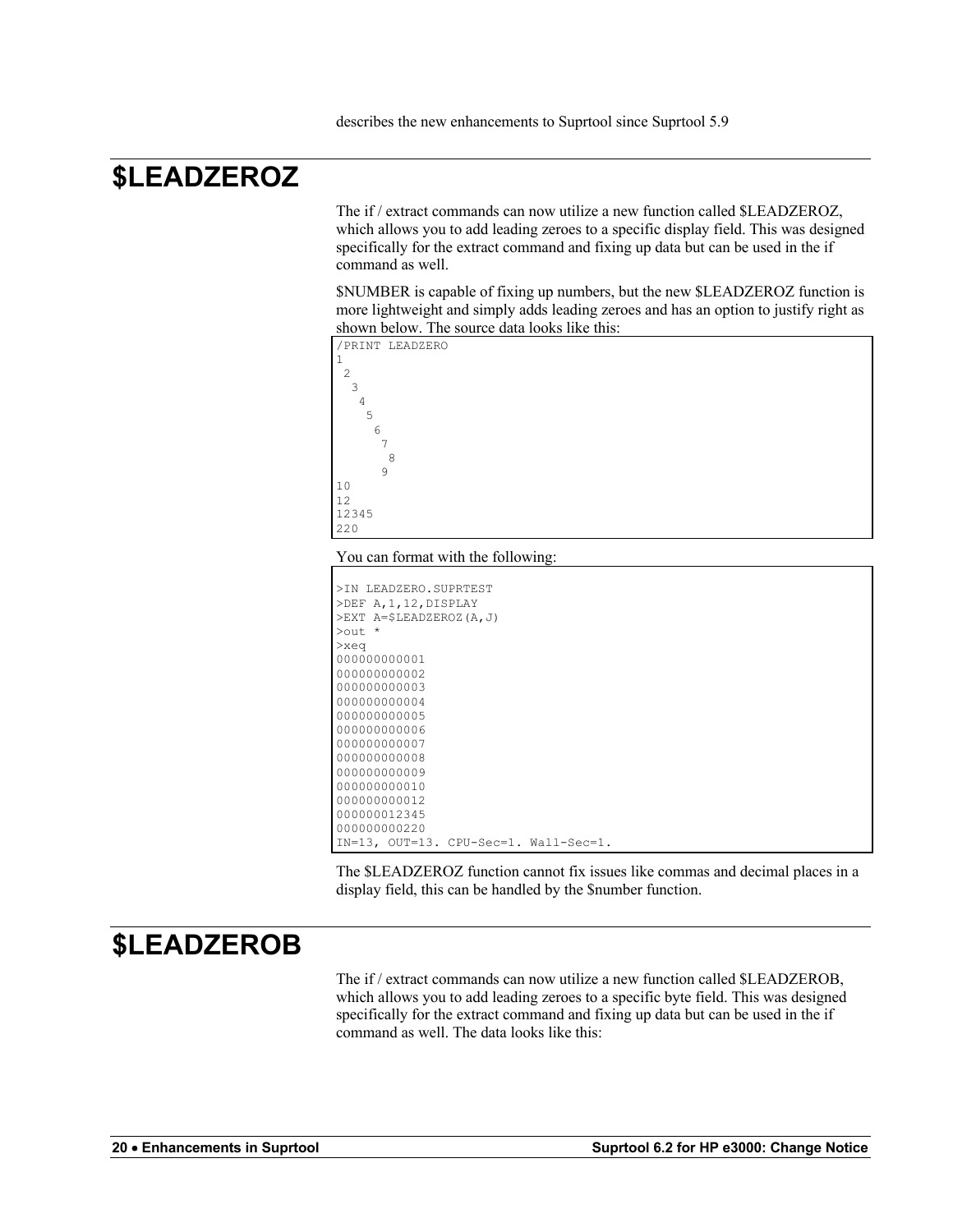

# **\$JUSTIFYL**

The if / extract commands can now utilize a new function called \$JUSTIFYL, which allows you to left justify text to the left side of a field.

| >in leadzero                          |
|---------------------------------------|
| >def $b, 1, 12$ , byte                |
| >ext b=\$justifyl(b)                  |
| $\text{Out}$ *                        |
| $>$ xeq                               |
| 1                                     |
| 2                                     |
| 3                                     |
| 4                                     |
| 5                                     |
| 6                                     |
| 7                                     |
| 8                                     |
| 9                                     |
| 10                                    |
| 12                                    |
| 12345                                 |
| 220                                   |
| IN=13, OUT=13. CPU-Sec=1. Wall-Sec=1. |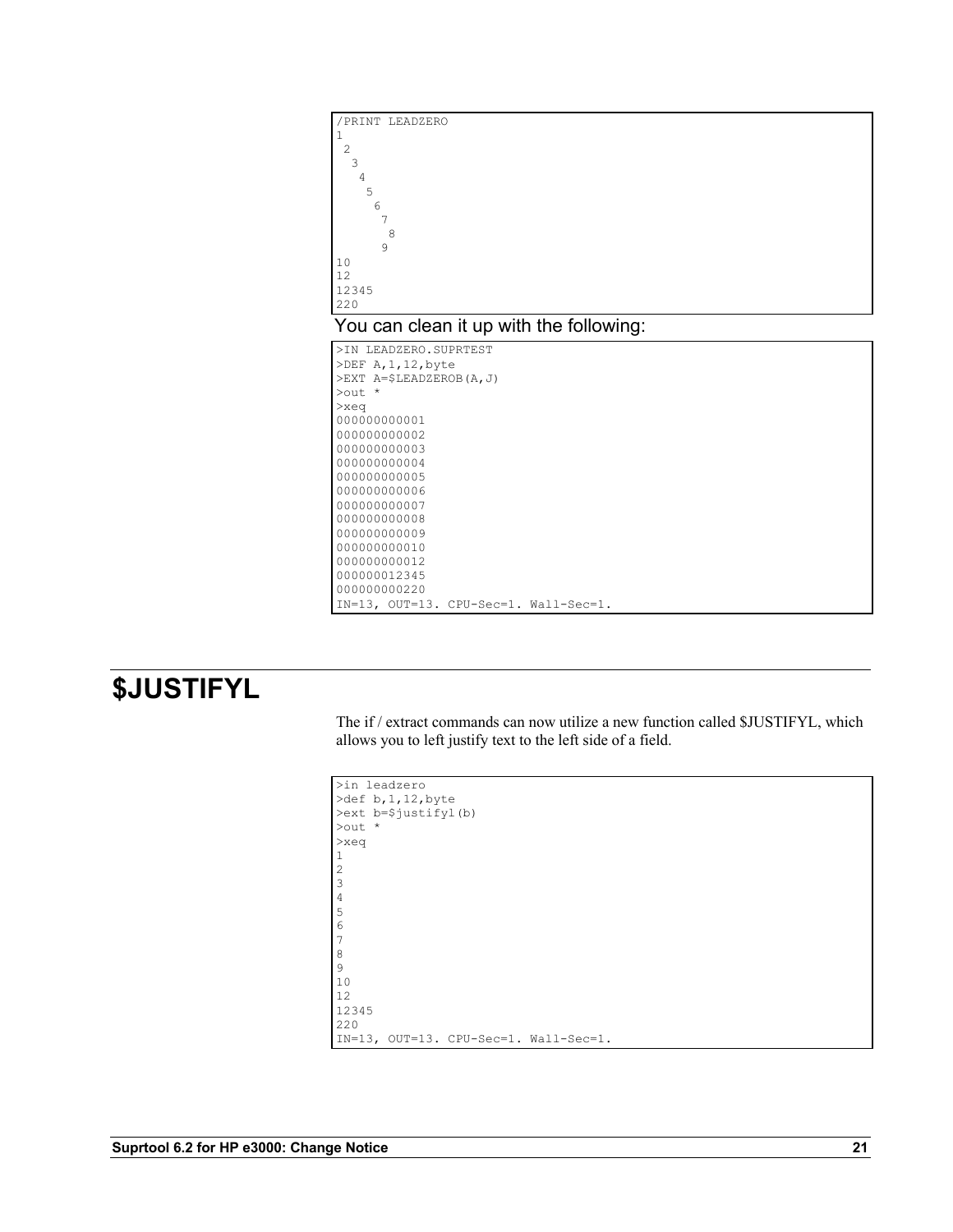## **\$JUSTIFYR**

| The if / extract commands can now utilize a new function called \$JUSTIFYR, which |  |
|-----------------------------------------------------------------------------------|--|
| allows you to right justify text to the right side of a field.                    |  |

```
>in leadzero.suprtest
>def a,1,12,byte
>ext a=$justifyr(a)
>out *
>xeq
         \frac{1}{2} 2
          3
 4
 5
 6
 7
          8
          9
        10
        12
       12345
        220
IN=13, OUT=13. CPU-Sec=1. Wall-Sec=1.
```
### **\$RESPACE**

The if / extract commands can now utilize a new function called \$RESPACE, which allows you to fixup byte data that has multiple spaces in between text. For example, your data looks like this:

```
>in respace.suprtest
>def text, 1,40
>ext text
>out *
>xeq
this is a test
 this is a test
this is a test
this is a test
this is a test
this is a test
please note this is a test
this is a test
this is a test
this is a test
      this is a test
this is a test
     is a test
this is a test
dummy record
this is a not test
silly record
IN=30, OUT=30. CPU-Sec=1. Wall-Sec=1.
```
It can easily be fixed up and converted to what is shown below: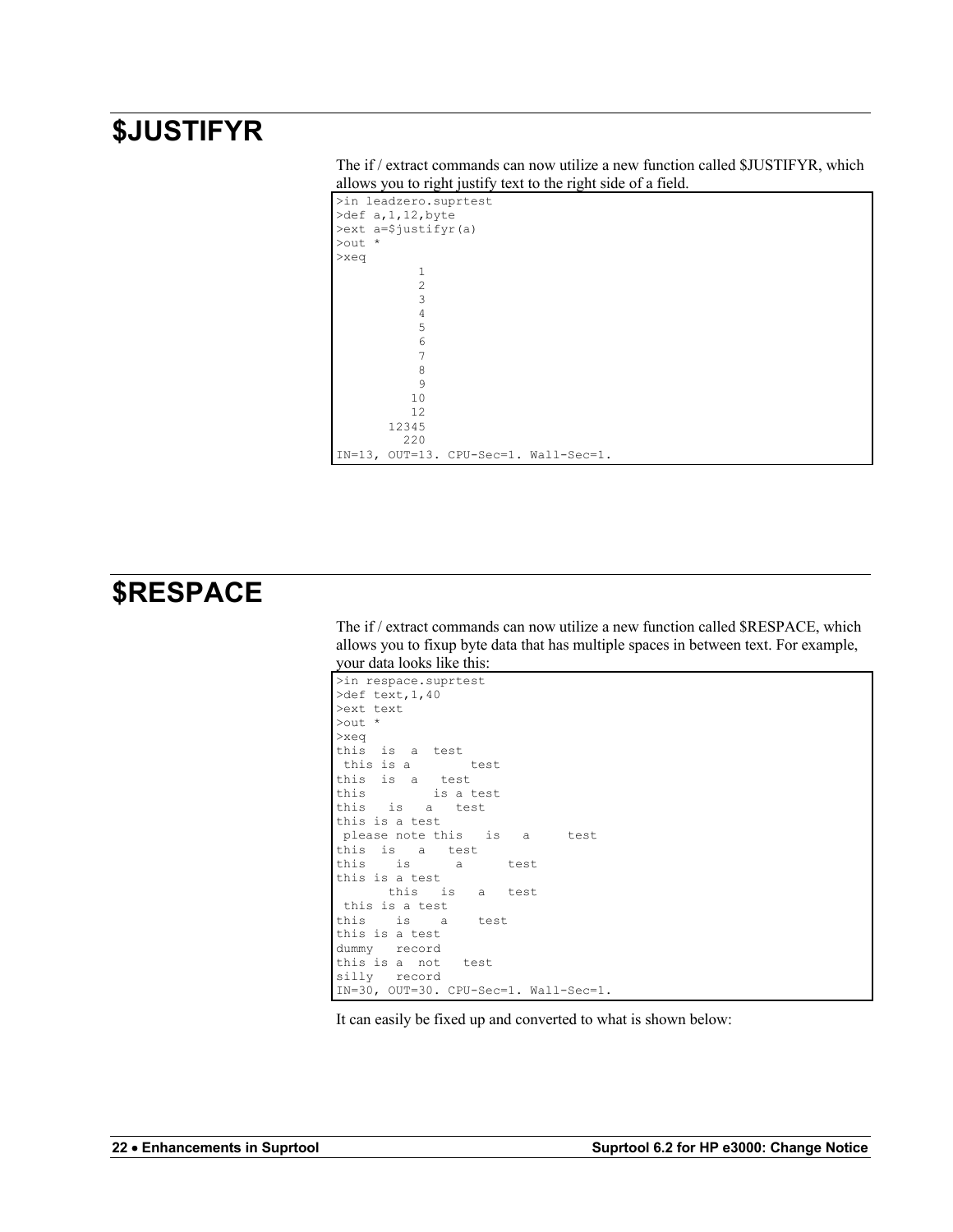| >in respace.suprtest                  |
|---------------------------------------|
| >ext text=\$respace(text, J)          |
| $\text{Out}$ *                        |
| $>$ xeq                               |
| this is a test                        |
| this is a test                        |
| this is a test                        |
| this is a test                        |
| this is a test                        |
| this is a test                        |
| please note this is a test            |
| this is a test                        |
| this is a test                        |
| this is a test                        |
| this is a test                        |
| this is a test                        |
| this is a test                        |
| this is a test                        |
| dummy record                          |
| this is a not test                    |
| silly record                          |
| IN=30, OUT=30. CPU-Sec=1. Wall-Sec=1. |